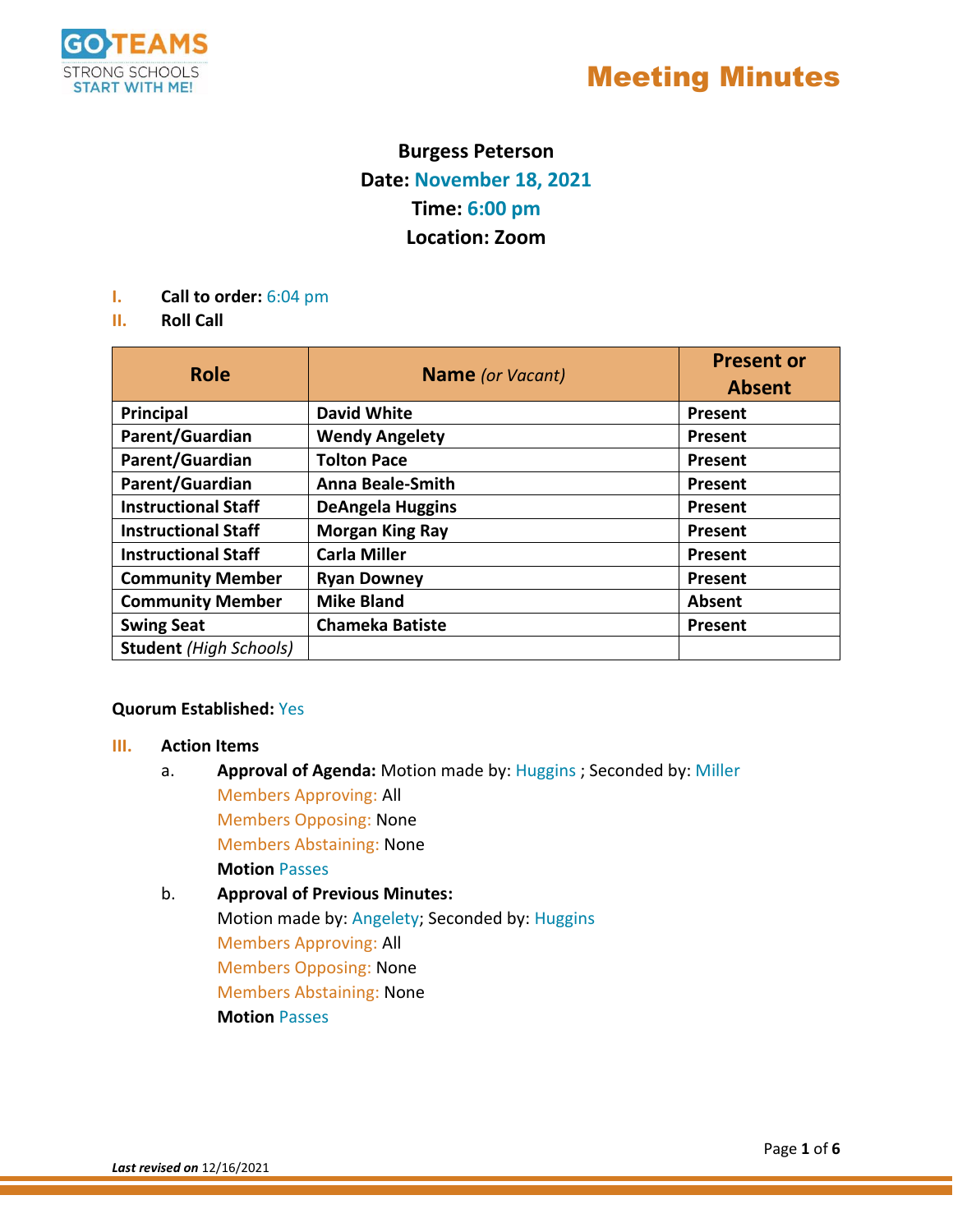



### **IV. Discussion Items**

King Ray reviewed objective of today's meeting. The team will review and revise the strategic plan. All SMART goals have been approved. The strategic priorities support the SMART goals. The strategic plan is organized by the APS 5 initiatives**.** 

### a. **Discussion Item 1** BPA Strategic Plan

1. Team discussed Strategic Priority #1- Strengthen literacy program and increase student proficiency for 3rd, 4th, and 5th graders.

- **Downey asked if the lowest performing students are the ones targeted,** or are the strategies for all students.
- White confirmed that the strategies implemented are Tier 1 strategies. We use the assessments to determine which kids need additional support through intervention and Tier 2 support. Suggested that we change the wording in school strategy 1c. from "diagnose" to "assess".
- Miller noted that not a lot of literacy work around writing. However, we have several new teachers at BPA. There is need to be a focus on training the new teachers.
- White asked if stating Orton Gillingham is too specific in school strategy 1c.
- Miller stated that structured literacy vs OG would encompass all of what we do.
- White suggested that we add structured literacy practices to Strategic Priority 1. Also the practices are not just for grades 3-5.
- The team revised the priority to state: Implement structured literacy practices and increase student growth and proficiency for all grade levels.
- Angelety asked for additional explanation of the MAP Reading Fluency assessment.
- White explained that MAP Reading Fluency assess foundational skills for K-2 MAP. Growth is measured established reader. He also confirmed if first graders take both. King Ray/Huggins confirmed that first graders take both MAP Reading Fluency and Growth assessments.

2. Team discussed Strategic Priority #2-Strengthen math program and increase student proficiency for 3rd, 4th, and 5th graders.

 White suggested that we updated the priority with what we are going to implement. Asked about Eureka Math and what teachers liked about the resource.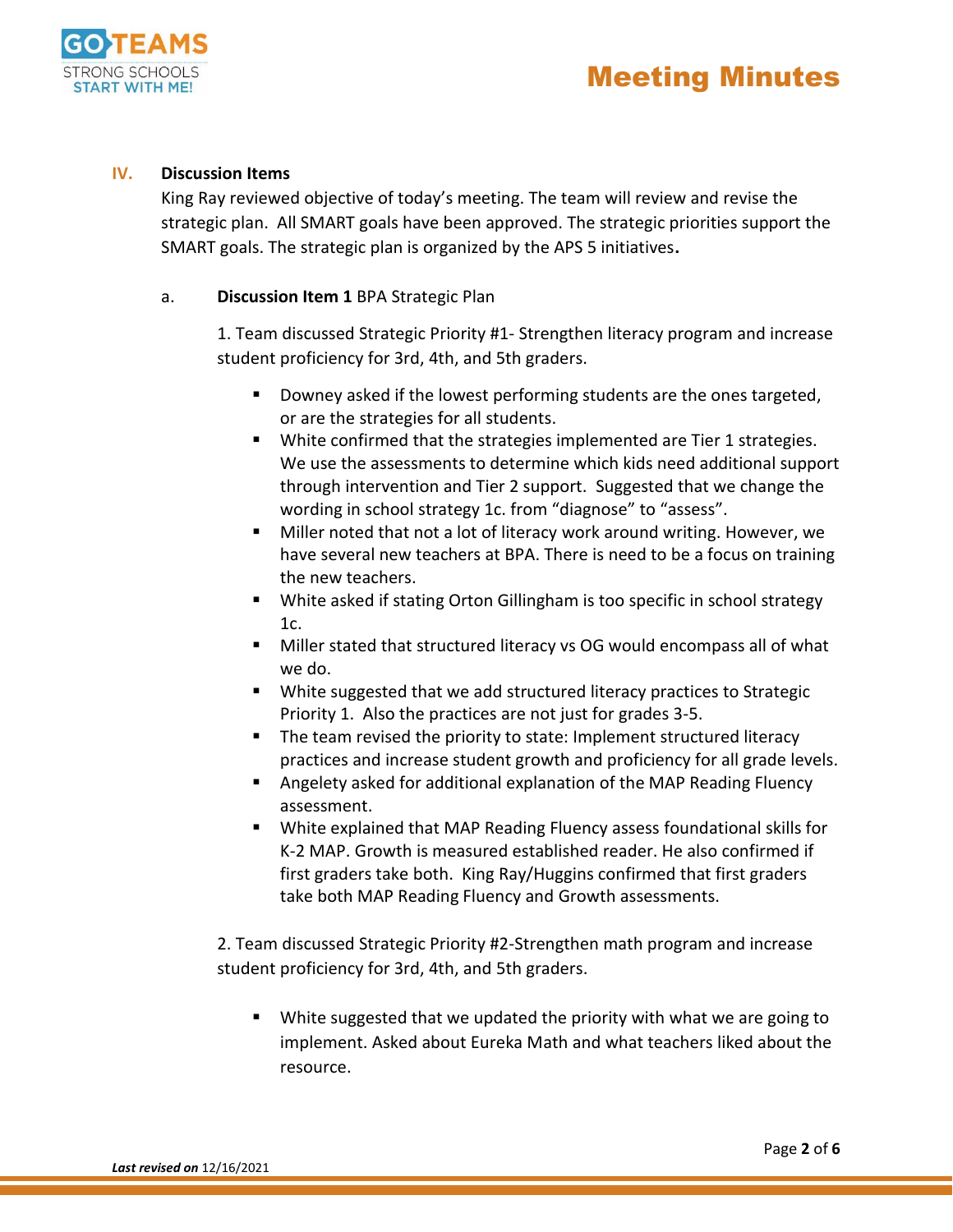



- King Ray explained that Eureka Math focuses on conceptual understanding and is rigorous.
- White suggested adding "conceptually, rigorous, and developmentally appropriate" to the priority. Team agreed to those changes.
- Pace circled back to literacy strategy and asked if they covered ESOL students.
- White explained that OG is structured in a way that works well for non-English speaking students. He also noted that BPA does not currently have ESOL students.
- King Ray reviewed new math Strategic Priority- Implement conceptually rigorous and developmentally appropriate math program and increase student proficiency for all grade levels. School Strategy 2A- Utilize Eureka Math resource daily with fidelity was also added.
- White asked if the programs we used for intervention needed a separate strategy.
- Huggins stated that it's understood in strategies 1A and 2B which both state "intervene as necessary."

3. Team discussed Strategic Priority #3 Maintain authorization as an International Baccalaureate PYP World School & Improve Systems and Resources to support PYP.

- Miller asked about strategy 3B. Implement IB Learner Profile and Attitudes school wide. "How is that done?"
- King Ray explained that we celebrate monthly with IB Learners of the month and they are incorporated into IB Planners.
- Huggins stated that they are also taught explicitly and reinforced throughout content.
- White asked how can we "beef it up?"
- King Ray asked if we should keep as a strategy vs "beef it up."
- Beale Smith asked if we could explicitly name the strategies.
- **Miller stated that we want students to embody the profiles and attitudes.** How are we doing that?
- King Ray stated that we could add explicitly teach profiles and attitudes to strategy 3B.
- Paced asked if we could revisit the IB Ambassador Program that BPA once had.
- Miller agreed that it would be a good program to bring back.
- Angelety asked if there is a framework of best practices on how to do these things.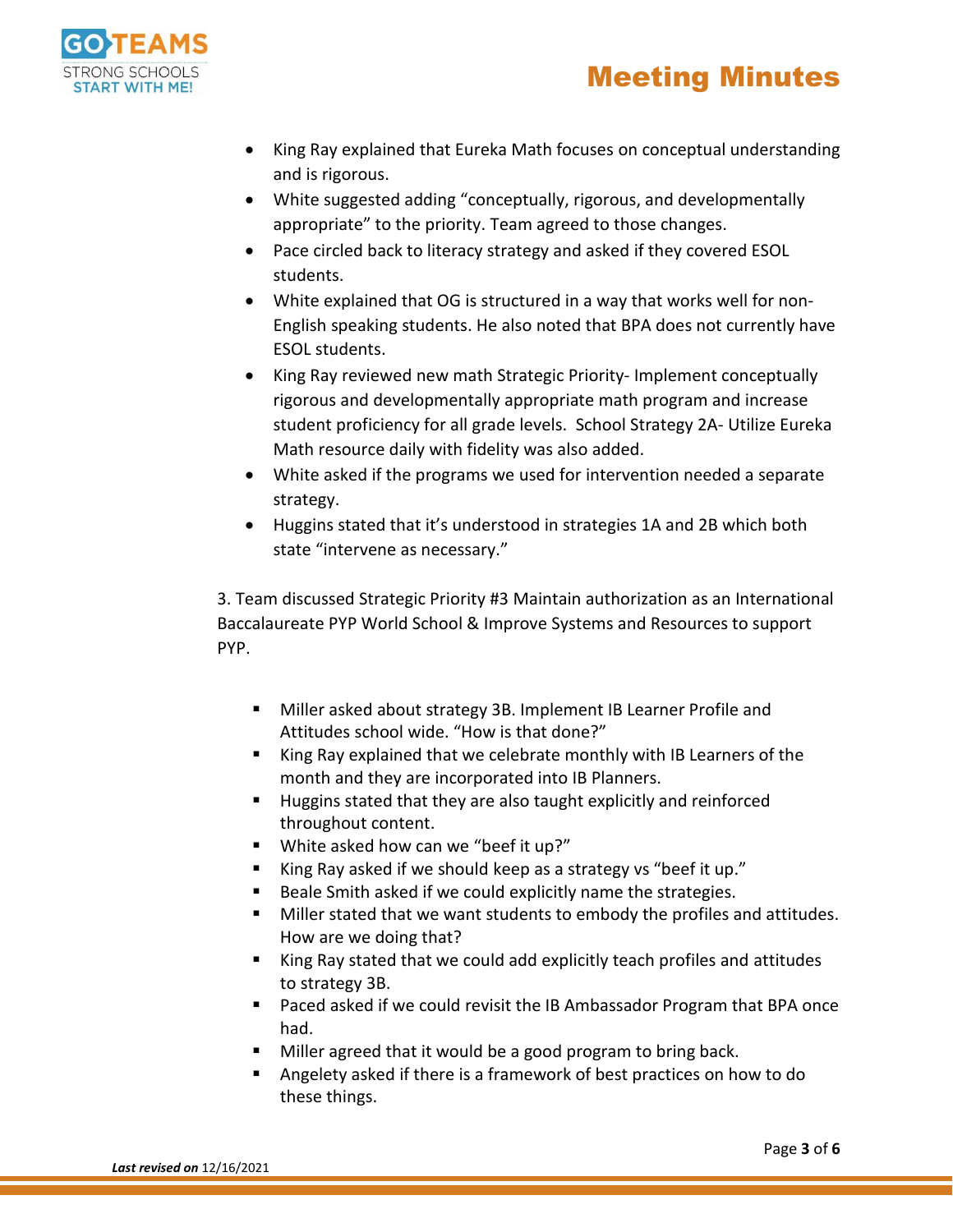# Meeting Minutes



- White explained that IB at the PYP level is vague. How it should look at each school is not stated.
- Miller agreed. It is an inquiry based program. Each school is different because students drive the learning.
- White stated that there is some arbitrariness to the process of reauthorization.
- School strategies 3C was added Enact PYP growth through strategies, including but not limited to, self-study, action plan, IB ambassadors. More specifics were added to 3B.
- Miller asked if school strategy should include teacher trainings.
- King Ray explained that School Strategic Priority #5 (Improve Efficacy) covers the need for IB training.

4. Team discussed School Strategy Priority #4- . Implement a Whole-Child system of supports that integrates social-emotional learning, behavior, and wellness.

- Beale Smith asked if the goal of 90% parent participation in school strategy 4D is an APS or BPA goal.
- White stated that the 90% is set by BPA. We will assist with better communication to parents about the screener.
- King Ray suggested we add to school strategy 4C to use the BASC-3 screener to identify students that are at the urgent intervention level.
- White stated that BPA administration team had to develop a plan to support 80 students that needed support. It was more than expected.
- Beale Smith expressed concerns about the kids being in the middle that may be overlooked.
- White stated that those students get support through SEL/Community Gatherings.
- King Ray stated that teachers identify those students as well and submit Counselor referrals
- White stated that there is the potential to bring back a full time counselor. The team can revisit during January budget discussions.
- Beale Smith requested that it be added to the agenda when we discuss 2022- 2023 budget.
- King Ray asked if there are any programs we want to add to school strategy 4D.
- Downey stated the East Atlanta Kids Club provides programs that support BPA initiatives. There is room to collaborate in this area. East Atlanta Kids Club serves at-risk students and schools should utilize the relationships with community programs.
- Beale-Smith agreed that the whole child does not just happen at BPA.
- White stated that there is more collaboration needed with after school programs that serve BPA students.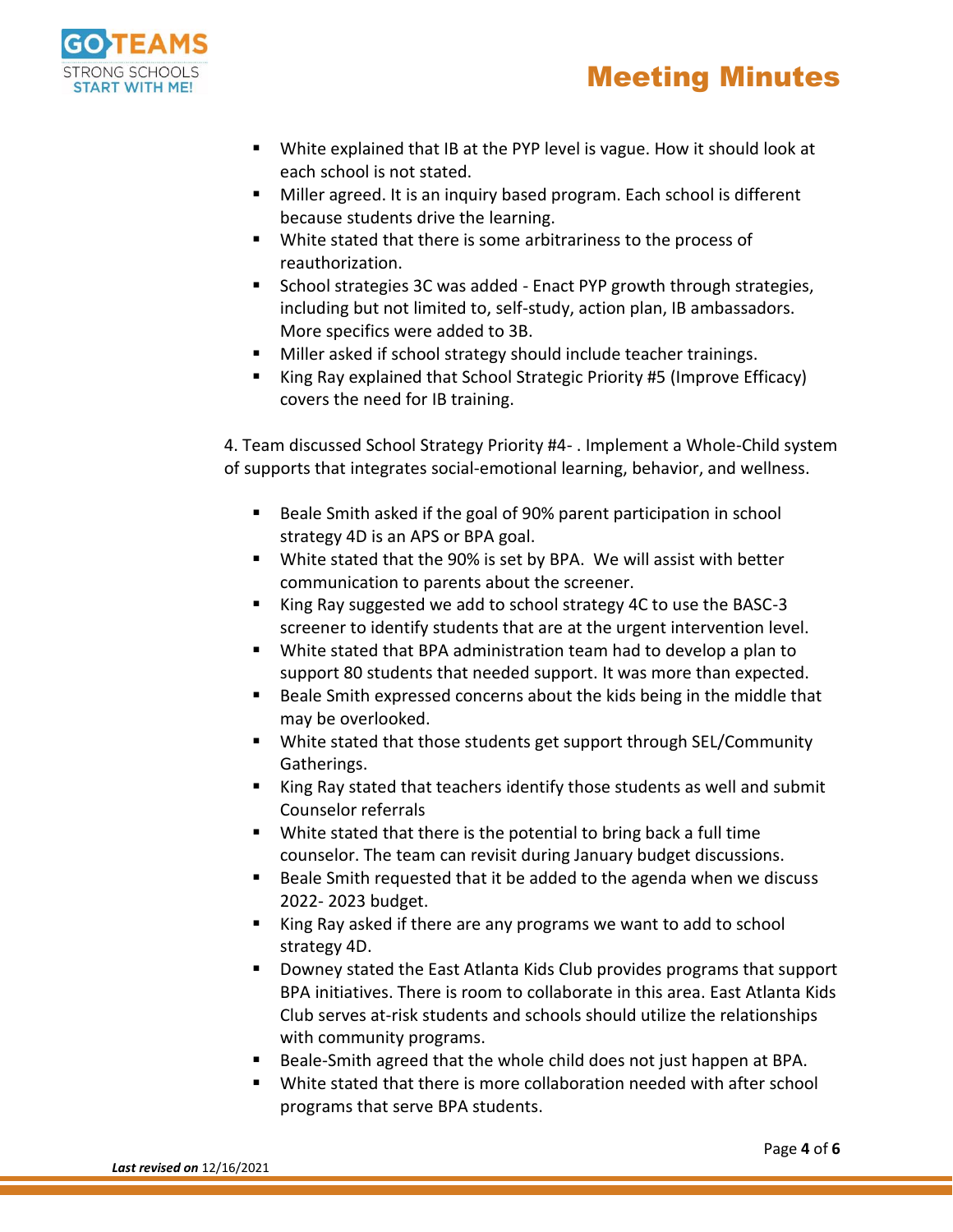



- Downey stated that 12 BPA students attend their program. They are able to offer support to those who need interventions to help them reach proficiency. BPA could share data so that wrap around services could be provided. Downey added that they have to provide data to Fulton County. The data is obtained from parents. It would be beneficial to work with the school to get the information.
- White stated that BPA could share data with parent permission.
- Pace stated he had to leave early, but wanted ask if there has been thought into SEL for faculty to state and what that look would like.
- Team decided to add school strategy 4E. There was discussion around specific language to use. Team agreed to 4E: Collaborate with community out of school time programs to ensure continuity of student support.

King Ray did a time check at 7:09. She stated we could continue to discuss School Priorities 5-7 or meet prior to January to finalize the strategic plan.

White state we should wrap up and schedule an additional GO Team meeting prior to January.

### **Information Items**

- a. **Principal's Report -**White gave updates from the Cluster Wide CAT and Executive Committee Meetings
	- 1. Cluster Wide CAT Meeting
		- Revisions were made to the cluster GO Team's mission and vision statements during the meeting.
	- 2. Executive Committee Meeting
		- Lisa Bracken gave budget updates. The budget will be similar to past years' budget. The Go Team will begin discussions in January. The budget will be approved in February.
		- Celebrations: APS had its highest graduation rate of 83.7%, Maynard Jackson had an 89.7% graduation rate, and APS had it largest graduating class in history.

Team decided on next meeting date of Monday, November 29<sup>th</sup> to finalize strategic plan.

#### **V. Adjournment**

Motion made by: Angelety; Seconded by: Beale Smith Members Approving: All Members Opposing: None